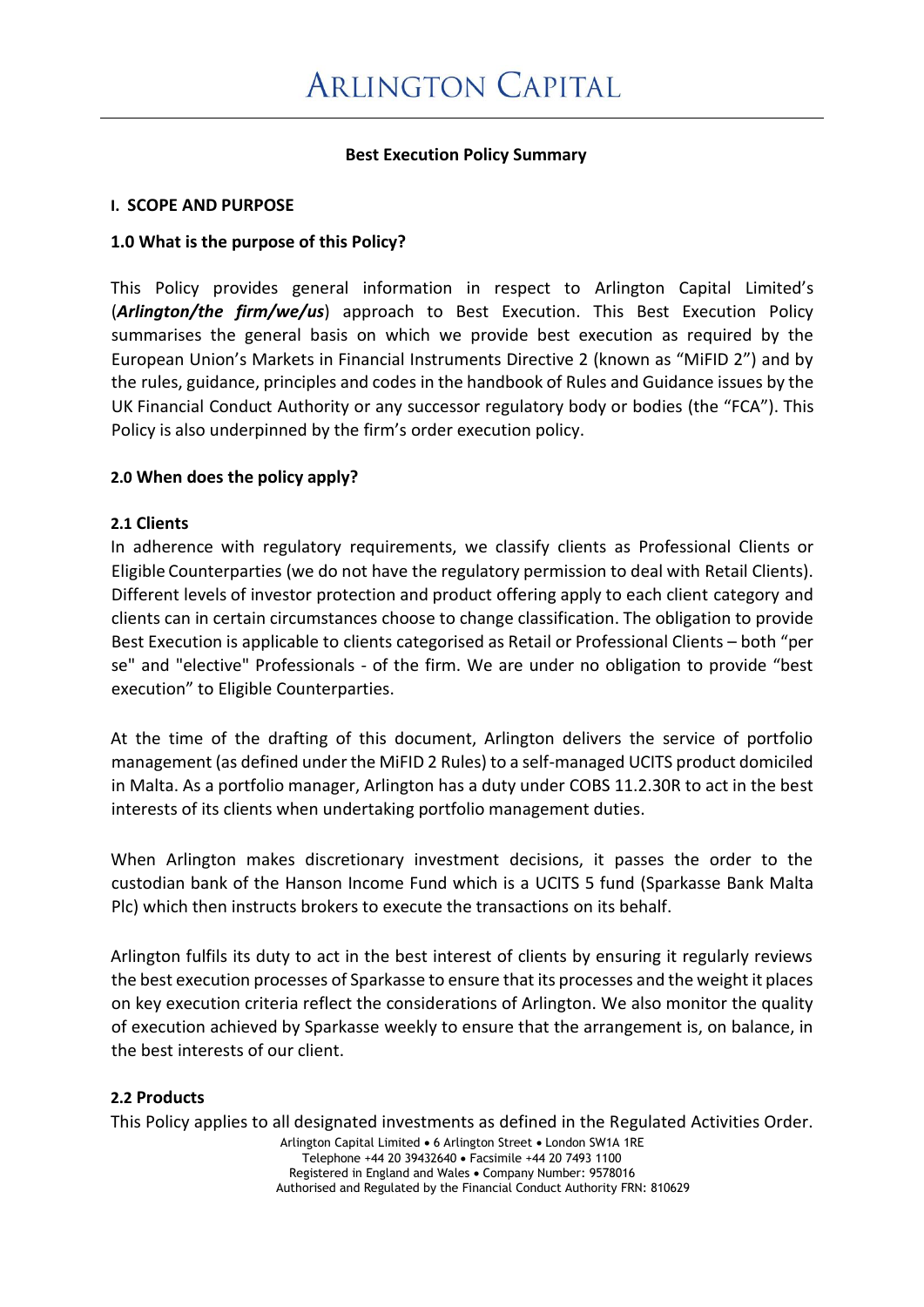Please refer to Annex 1 of this policy or to Annex 1 of the Regulatory Technical Standards (RTS) 28 for a list of applicable instruments.

Furthermore, we are aware that there will be key differences in market structures and it may be difficult to identify and apply a uniform standard that will be effective for all financial instruments. Therefore, we will consider all circumstances surrounding the execution of orders for particular types of financial instrument and differentiate our policy, where appropriate, between different types of client (where they have different desired investment/execution outcomes) and between liquid and illiquid instruments.

### **II. ACHIEVING BEST EXECUTION POLICY**

## **3.0 What does Best Execution mean?**

"Best Execution" meansthat Arlington must take allsufficient stepsto obtain, when executing orders, the best possible results for clients, taking into account the execution factors.

Arlington is committed to complying with this policy and will take stepsto monitor, review and update the policy to ensure that it continues to achieve such results. The Policy will be formally reviewed at least annually and at any time where there is a material change in the services we offer or the method of executing transactions.

The firm does not act as a broker in designated investments and only acts as a portfolio manager. The firm is therefore obliged to act in the best interests of its clients when it executes discretionary transactions to deal on behalf of others.

## **4.0 What factors do we take into consideration?**

In order to achieve the best results, Arlington will consider and assess the relative importance of the following factors;

- 1) **Price**  The price at which the transaction in the financial instrument is executed.
- 2) **Costs** Costs that surround the possible market impact or external costs. For example, exchange or clearing fees. Other costs may include internal costs such as remuneration through commission or spread.
- 3) **Speed**  The time it takes to execute a client transaction including settlement. This is not generally critical as the firm makes longer term investments and is therefore more concerned with the price and costs of execution than with rapid execution, especially in volatile markets.
- 4) **Likelihood of execution and settlement**  The likelihood that we will be able to complete a client transaction. This is more applicable in less liquid markets or in securities that are generally less liquid (e.g. AIM securities in the UK). As our investment universe generally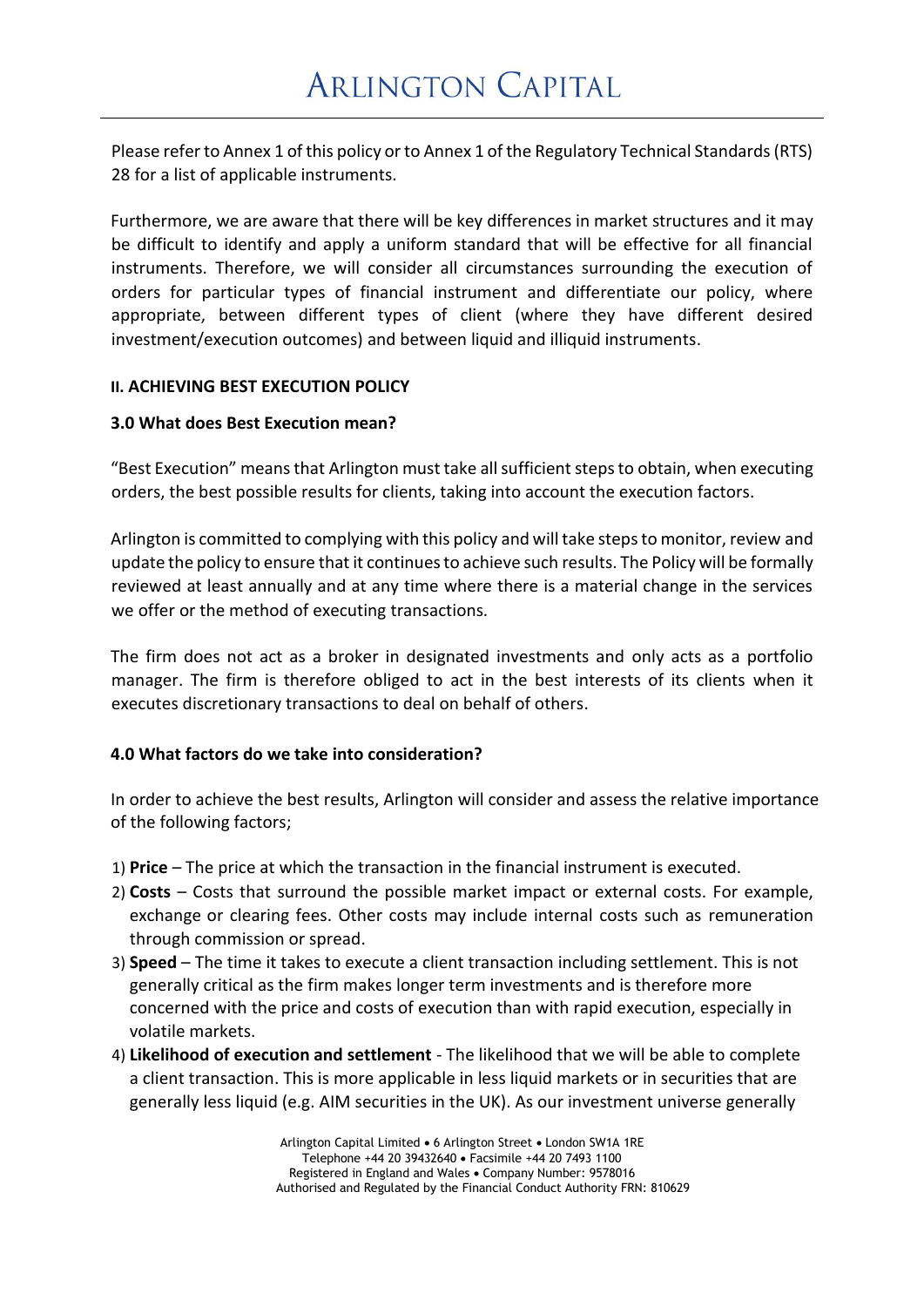consists of listed, main market UK entities, this is less of a consideration.

- 5) **Size**  The size of the transaction executed for the client, and how this will affect the price of execution (we are under a legal obligation not to trade in such a manner as may unreasonably distort the price of a listed security).
- 6) **Nature** -Any other considerations concerning the nature of the transaction and how this might affect the attainment of the best possible result for the client.

While total consideration (price and costs) are generally key factors to Retail Clients (as required by the FCA Rules) and they are also important to Professional Clients, the overall value of a particular transaction may be affected by the other factors listed above. Arlington Capital does not act for retail clients. Given the nature of the trading style (longer term positions/holds) and the nature of the underlying investors in the UCITS (Retail Investors), we consider that using speed, price and costs as the primary determinants, subject to other factors on an "as arising" basis, is central to our demonstrating we have acted in our clients' best interests. As indicated, we may conclude factors other than price and costs are more important in achieving the best possible result for you the client. The relative importance of each of the factors will differ depending on:

- your categorisation as a *per se* or elective Professional Client;
- any special objectives you may have in relation to the execution of the transaction entered into on your behalf;
- the characteristics of your transaction entered into on your behalf;
- the characteristics of the financial instruments to which the transaction relates; and
- the characteristics of the venues (if there is more than one) to which the transaction may be directed.

We are required to provide an account of the relative importance of the execution factors, with reference to the relevant criteria (see above) and the process by which the firm determines the relative importance of those factors. This is outlined below in the "Reporting and Ongoing Monitoring" section of this policy.

## **5.0 How do we apply best execution to retail clients?**

Arlington is not regulated to act on behalf of Retail Clients. However Arlington will execute ALL transactions primarily by making sure the best possible result is represented by the price of the financial instrument and the costs related to execution. These costs will include execution venue fees, clearing and settlement fees and any other fees paid to third parties involved in the execution of the order.

The firm will take into consideration all factors that will allow the best possible result in terms of the total consideration, representing the price of the financial instrument and the costs related to execution. Speed, likelihood of execution and settlement, the size and nature of the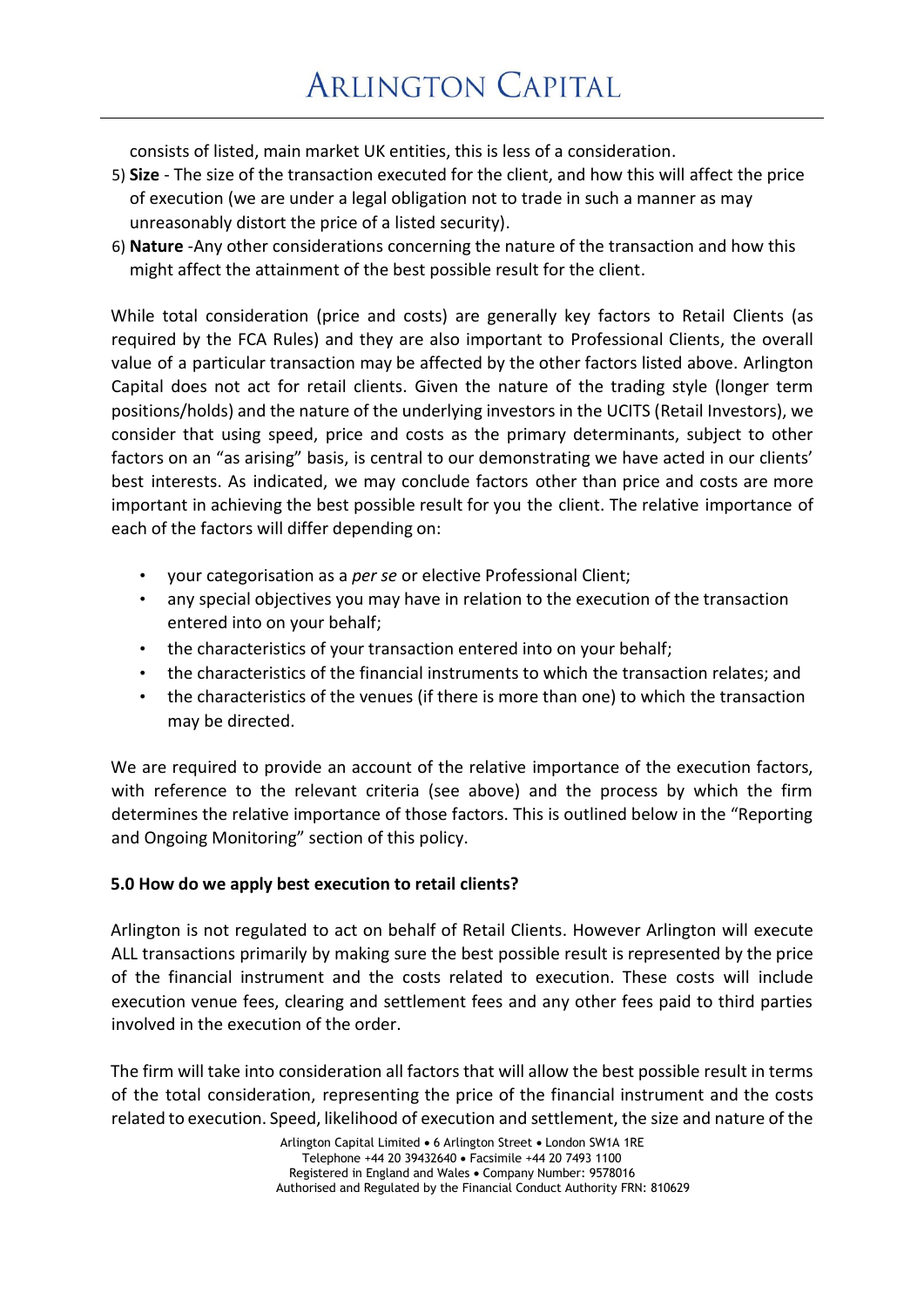order, market impact and any other implicit transaction costs may be given precedence over the immediate price and cost if they provide the best possible result in terms of the overall consideration to the client and are in the best interests of the client.

This is particularly relevant when trading in large size, or in illiquid securities (equities or fixed income).

## **III. COMPLIANCE WITH CLIENT INSTRUCTIONS**

## **6.0 What happens if you give us specific instructions on how to execute your order?**

As a portfolio manager, we have the right to act with total discretion (within the constraints of any investment mandate). However in the rare circumstances where we have accepted your instructions with respect to the execution of a transaction, whether or not we have given you advice on any aspect of it, we will follow those instruction to the extent it is possible for us to do so and this may impact on our ability to follow fully our arrangements for achieving the best possible result on your behalf.

The Policy will not apply where we accept and follow your specific instructions when executing a transaction or a specific part of a transaction, although the Policy will apply to other aspects of the order to the extent that they are not covered by your instructions.

To clarify:

Where you instruct us to execute an order for you at a particular price (for example, a subscription to subscribe for units in a fund, in a structured product or in other securities at a specific price) we will execute the order as a specific price we have quoted to you. Where you instruct us to execute your order on a particular venue, we will not be responsible forselecting the venue. Where you instruct us to execute your order at a particular time or over a particular period, regardless of the price available, we will endeavour to execute your order at that time or over that period in the best possible manner but will not be responsible for the timing or any of the consequences for price or other factors that results from the timing of execution.

### **IV. EXECUTION VENUES**

### **7.0 How do we deliver best execution where there are competing execution venues?**

For the purposes of MiFID 2, a "venue" includes an exchange, a multilateral trading facility and a systematic internaliser or broker trading as matched principal. Unless we agree with you otherwise, we will use a selection of venues that will be reviewed periodically.

A list of the venues and brokers we currently use is set out below. We are required to provide a list of the execution venues for each class of financial instrument on which the firm places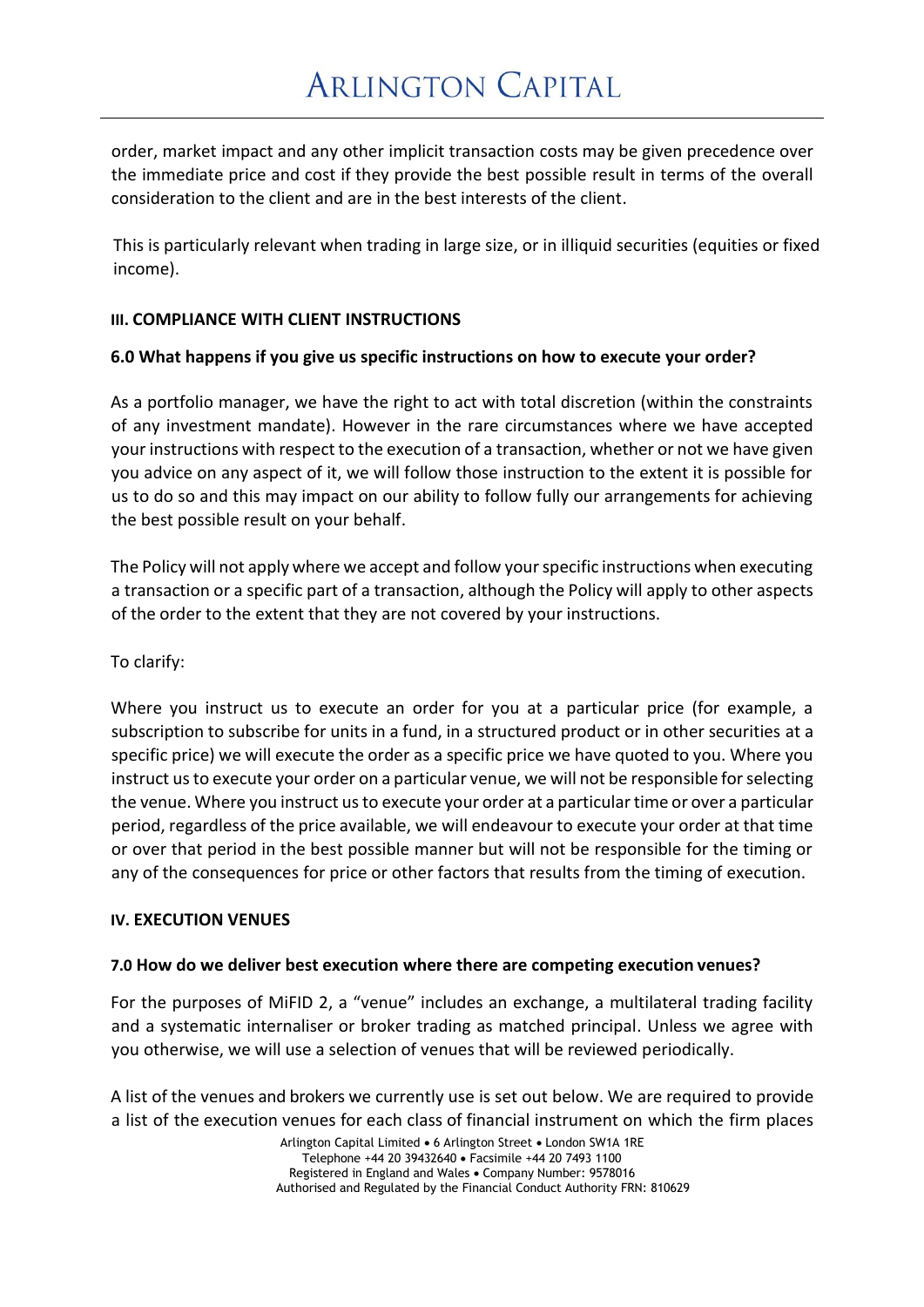significant reliance, and this is set out below and should be read in the context of how we execute transactions set out in section 2 above;

# *Sparkasse Bank Malta plc ("Sparkasse"), 101 Townsquare, Ix-Xatt ta' Qui-si-Sana, Sliema SLM3112, MALTA*

Where the transaction is executed by Sparkasse using its preferred brokers, we will review periodically the execution quality achieved by these brokers to ensure that they and Sparkasse are providing best execution taking into account all orders executed during the review period.

Where it appears in a particular case that better execution is available from a broker that we do not ordinarily use, we may use such other broker on a case-by-case basis.

## **8.0 How will we execute orders outside of a regulated market?**

Arlington may arrange for the execution of all or part of a client order outside of a Trading Venue where this will provide better execution than on-exchange transactions. By signing the investment management agreement you have consented to our executing transactions in this manner.

## **V. REPORTS AND ONGOING MONITORING**

### **10.0 How will we be publishing information on execution quality?**

In accordance with COBS 11.2A.39 and Article 3(2) of RTS 28, Arlington is now obliged to report and publish the top five trading venues used on an annual basis. The reports will be made available on the company website and they will include the following:

### An Annual Top 5 Execution Venue Report

- class of financial instruments;
- venue name and identifier;
- volume of discretionary transactions executed on that execution venue expressed as a percentage of total executed volume;
- number of discretionary transactions executed on that execution venue expressed as a percentage of total executed discretionary transactions;
- percentage of the executed orders referred to above that were passive and aggressive transactions;
- percentage of orders referred to above that were directed transactions;
- confirmation of whether the venue has executed an average of less than one trade per business day in the previous year in that class of financial instruments.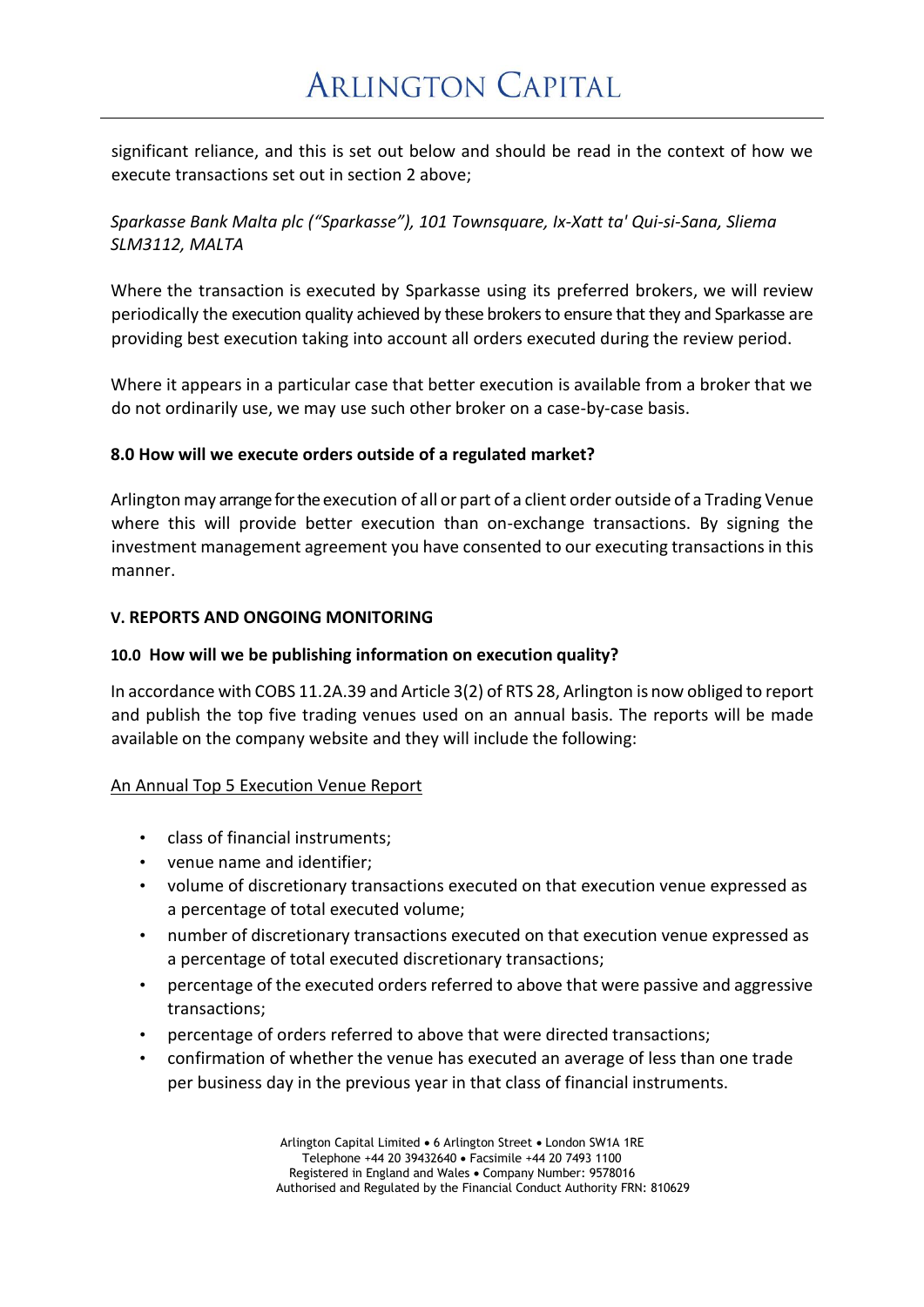### Venues

- an explanation of the relative importance the firm gave to the execution factors of price, costs, speed, likelihood of execution or any other consideration including qualitative factors when assessing the quality of execution;
- a description of any close links, conflicts of interests, and common ownerships with respect to any execution venues used to execute transactions;
- a description of any specific arrangements with any execution venues regarding payments made or received, discounts, rebates or non-monetary benefits received;
- an explanation of the factors that led to a change in the list of execution venues listed in the firm's execution policy, if such a change occurred;
- an explanation of how order execution differs according to client categorisation, where the firm treats categories of clients differently and where it may affect the order execution arrangements;
- an explanation of whether other criteria were given precedence over immediate price and cost when executing retail client orders and how these other criteria were instrumental in delivering the best possible result in terms of the total consideration to the client;
- an explanation of how the investment firm has used any data or tools relating to the quality of execution.

### **VI. UPDATING THE POLICY**

### **How often will we update the Policy?**

We will update the Policy periodically (at least annually) as and when appropriate based on a material change to our business.

### **How can you obtain the most recent version of the Policy?**

We expect to post the most recent version of the Policy on the website at [www.arlingtoncapital.ltd.](http://www.arlingtoncapital.ltd/) If you would like to receive a copy of the most recent Policy, please contact us in the manner described in section VII below.

### **VII. CONTACT DETAILS**

### **How do you contact Arlington in connection with this Policy?**

If you have queries about the Policy, please contact info@arlingtoncapital. Itd or call 0203 943 2640.